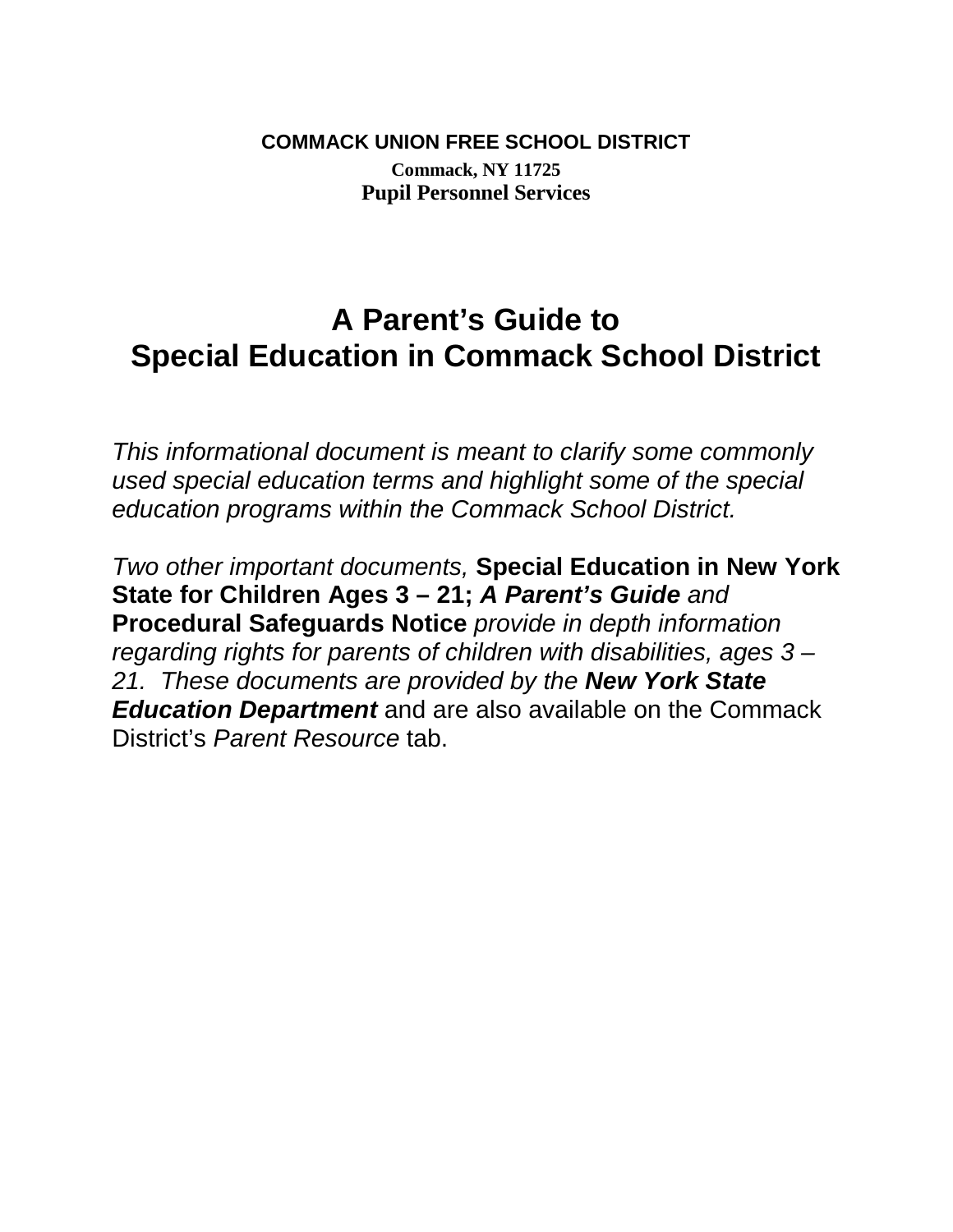## **Table of Contents**

| 4) The Initial Referral Process for Special Education Eligibility (K-12)11 |
|----------------------------------------------------------------------------|
|                                                                            |
|                                                                            |
| 7) Mainstreaming and Buddy Classes for Students in Special Classes18       |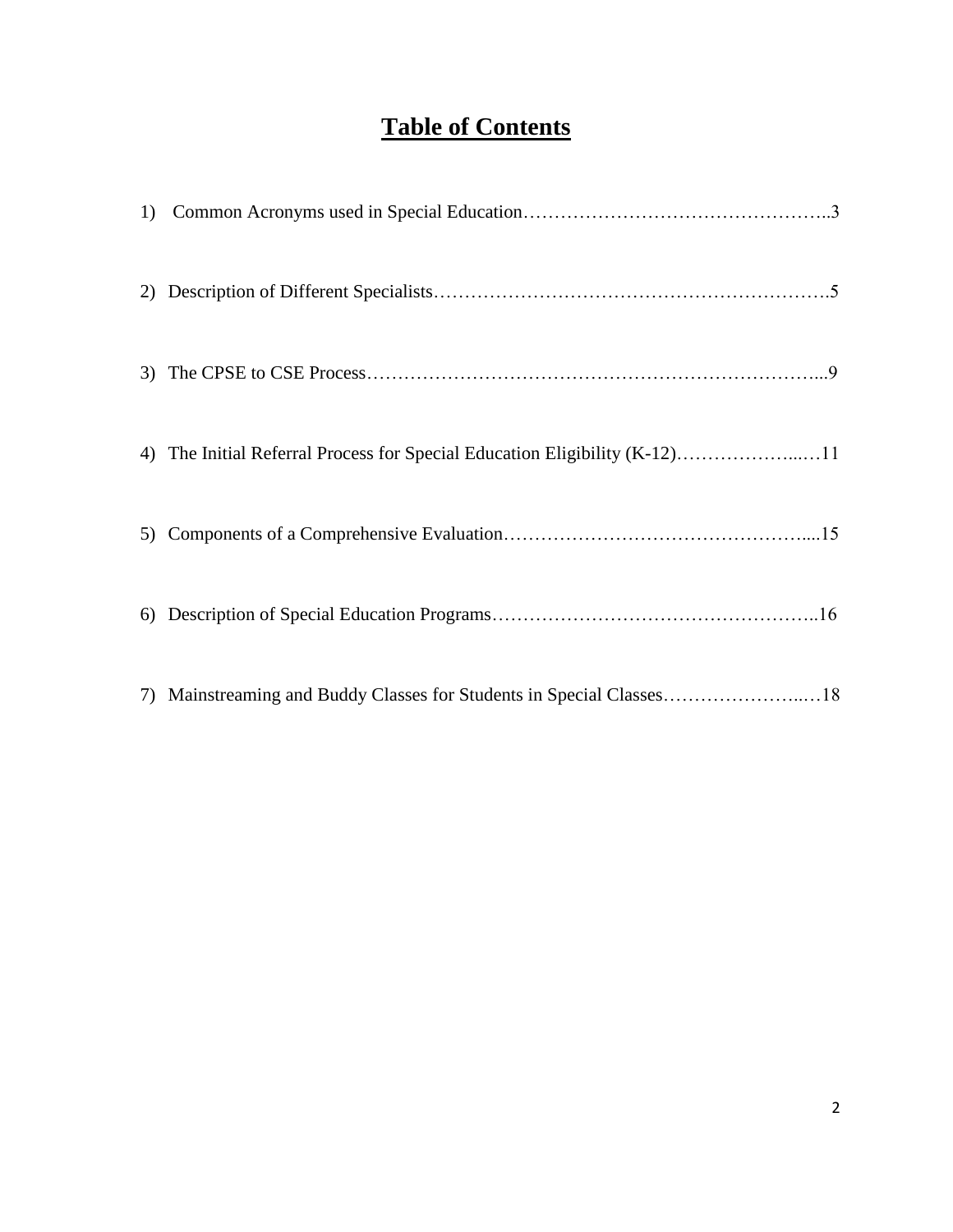#### **List of Common Acronyms used in Special Education**

**ADA-** American's with Disabilities Act

**ADHD-** Attention Deficit/ Hyperactivity Disorder

**AIS-** Academic Intervention Services

**ASD-** Autism Spectrum Disorder

**BOE:** Board of Education

**BOCES-** Board of Cooperative Educational Services

**CPSE-** Committee on Preschool Special Education

**CSE-** Committee on Special Education

**ERSS:** Educationally Related Support Services

**FAPE-** Free Appropriate Public Education

**FERPA-** Family Education Rights and Privacy Act

**IDEA-** Individuals with Disabilities Education Act

**IEP-** Individualized Education Plan. This outlines a student's special education program to meet the unique educational needs of a student with a disability.

**IST-** Instructional Support Team

**LATS-**Local Assistive Technology Specialist

**LD-** Learning Disabled

**LRE-** Least Restrictive Environment

**NYSED-** New York State Education Department

**OT-** Occupational Therapy

**PDD-** Pervasive Developmental Disorder

**PE-** Physical Education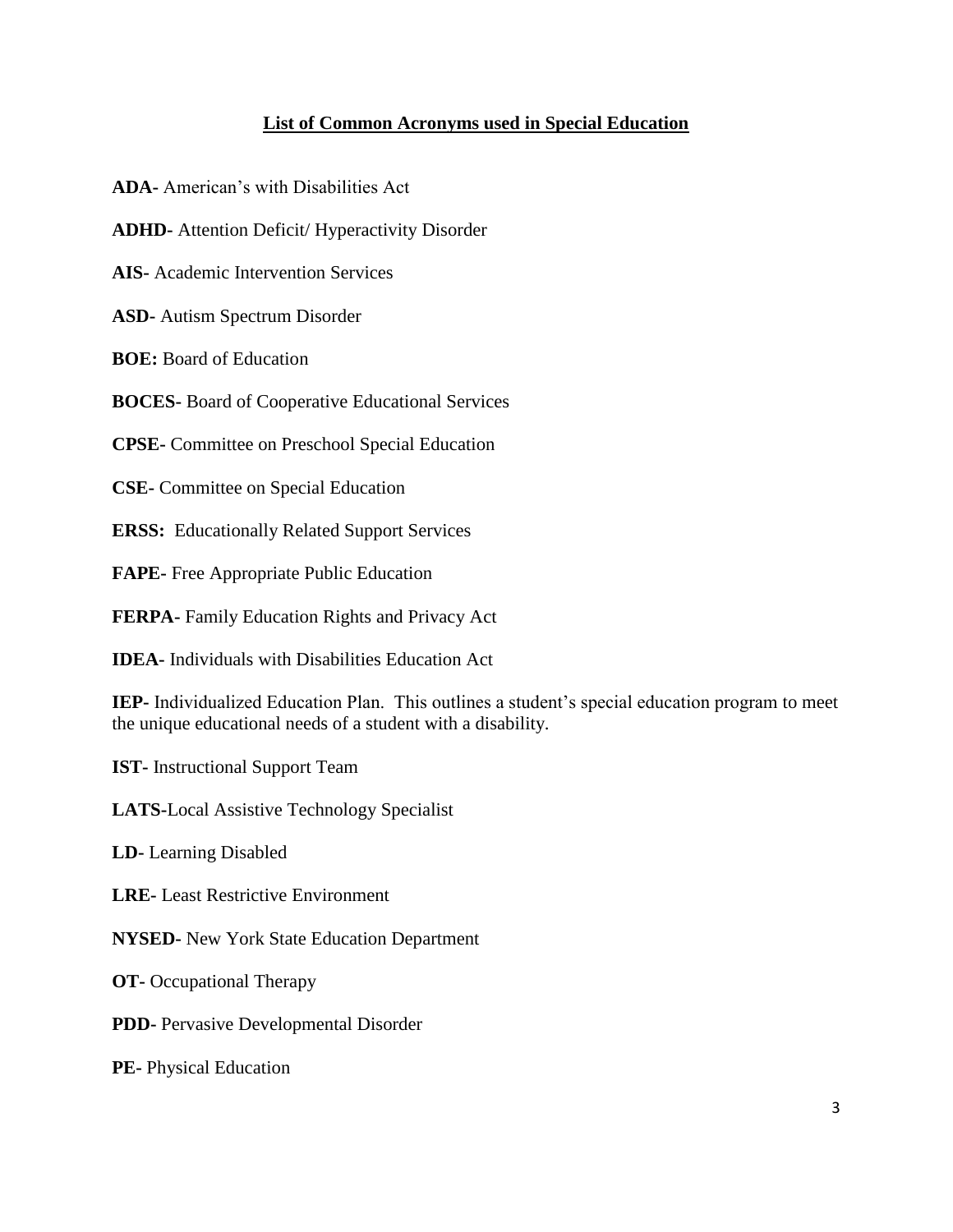**PPS-** Pupil Personnel Services

**PT-** Physical Therapy

**RTI-** Response to Intervention

**SEA-** State Education Agency

**504:** This refers to Section 504 of the Rehabilitation Act of 1973

**SEPTA-** Special Education Parent Teacher Association

**S/I:** Speech/ Language Impairment

**TOD-**Teacher of the Deaf

**VESID-** Vocational and Educational Services for Individuals with Disabilities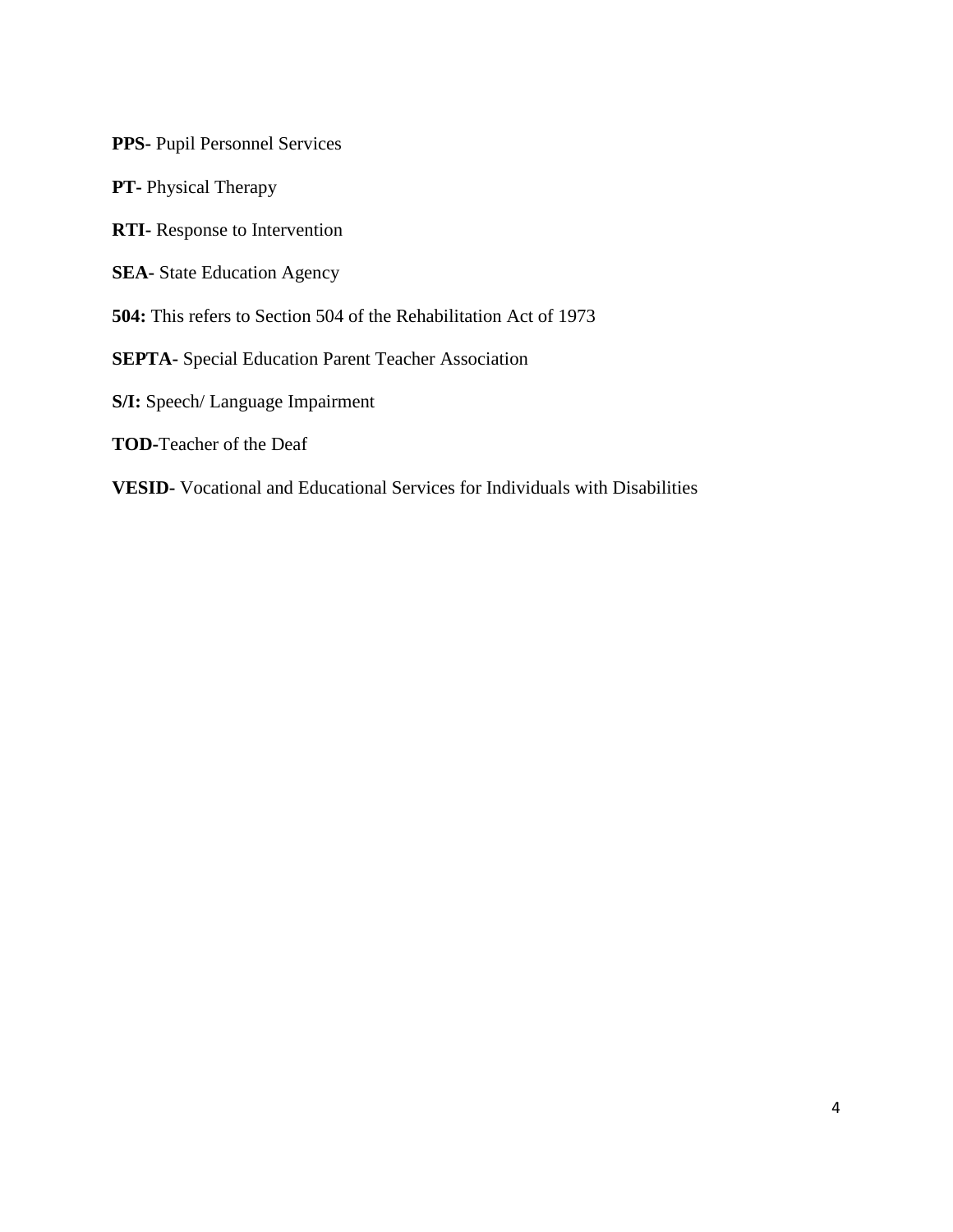#### **Description of Selected Specialists**

Many specialists or professionals may assist you in meeting the needs of children with disabilities. Below is a list of some of those specialists that you may contact to help you address your child's special needs. School staff is available to provide you with referral lists for many of these specialists.

#### **Professionals Outside the School Setting**

**Audiologist:** An Audiologist is the professional who specializes in evaluating and treating people with hearing loss. They are able to determine the exact nature of an individual's hearing problem and provide advice on devices for hearing amplification.

**Child Psychiatrist:** The child and adolescent psychiatrist is a medical doctor who specializes in the diagnosis and the treatment of disorders of thinking, feeling and/or behavior affecting children, adolescents, and their families, and most often the child's school.

**Developmental Pediatrician:** Developmental-behavioral pediatricians evaluate, counsel, and provide treatment for children, adolescents, and their families with a wide range of developmental and behavioral difficulties. They address a wide range of difficulties, including, but not limited to, learning disabilities, attention and behavioral disorders, and developmental disabilities.

**Neurologist:** A neurologist is a medical doctor who assesses for potential damage to the brain and may provide medication to assist in enhancing brain function. They treat neuromuscular disorders such as muscular dystrophy and cerebral palsy in children. Neurologists diagnose and treat disorders affecting the brain such as mental retardation, seizure disorders, brain tumors and traumatic brain injuries. These doctors also diagnose and monitor behavioral disorders such as attention deficit hyperactivity disorder, sleep problems and autism, as well as developmental disorders such as developmental delay in motor milestones or speech.

**Neuropsychologist:** A neuropsychologist is a psychologist who assesses for possible impaired areas of the brain that might be affecting verbal and non-verbal functions in learning and social skills on the behavioral level. They will provide interventions to help maximize cognitive strengths and minimize weaknesses.

**Occupational Therapist:** An Occupational Therapist can help children with various needs improve their cognitive, physical, sensory and motor skills. An OT treats for restoration or improvement of impaired motor or sensory functions in order to improve ability to perform tasks for independent living.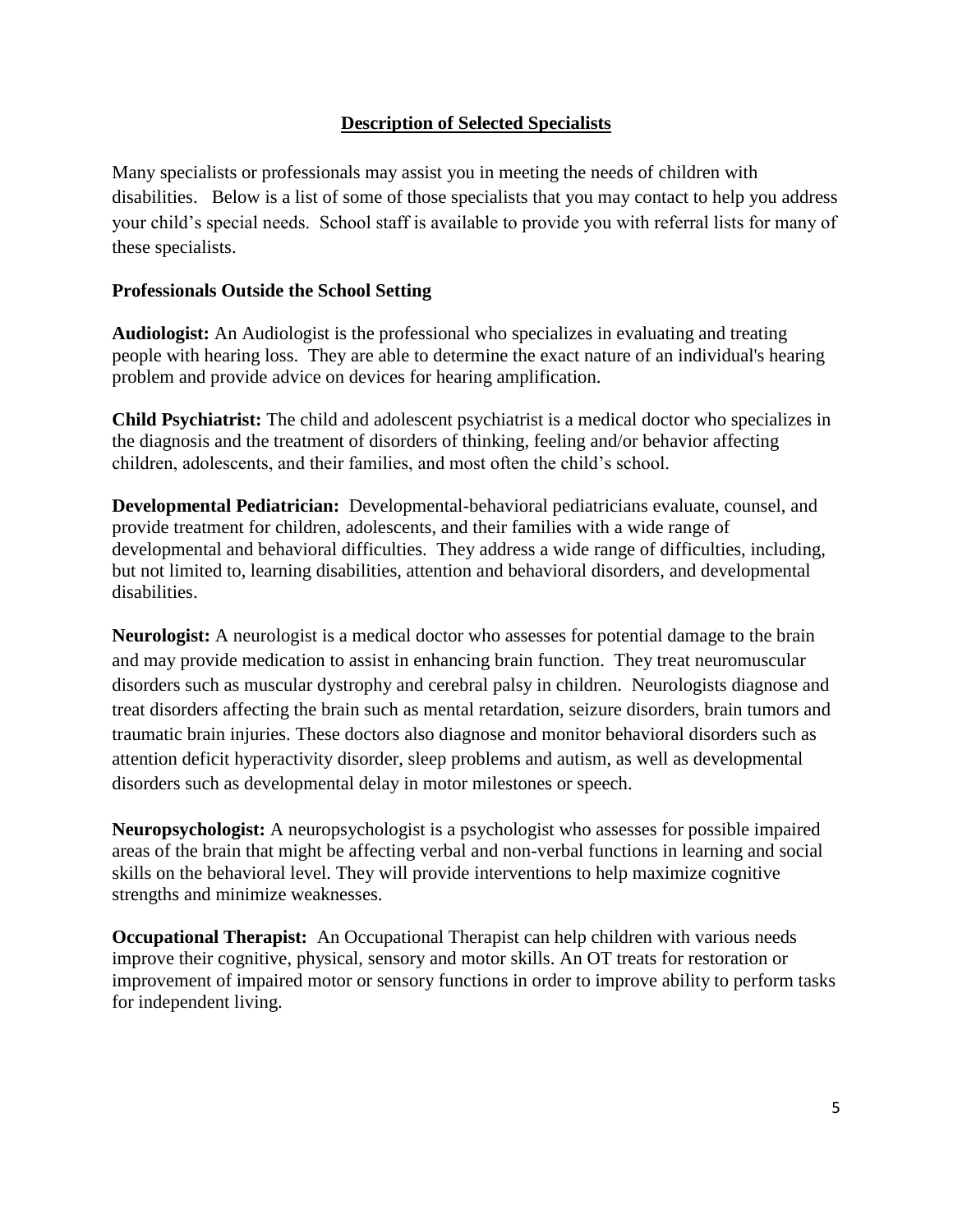**Ophthalmologists:** An Ophthalmologist is a physician who specializes in the diagnosis of the eye and structures related to it.

**Optometrists:** An Optometrist is trained and licensed to examine eyes and to treat defects by prescribing lenses and developing programs of eye exercises.

**Orthopedists:** These specialists are surgeons who specialize in the diagnosis and treatment of disorders of the bones, ligaments, tendons and joints.

**Pediatrician:** A pediatrician provides medical services to infants, children and adolescents. They are doctors who care for children from birth to early adulthood. They specialize in diseases and ailments specific to young and growing bodies. They are trained in overall growth and development of these individuals and their motor, sensory and behavioral development.

**Physical Therapist:** A physical therapist focuses on gross motor movements including an individual's ability to move independently and efficiently. They help to maintain and restore maximum movement and functional ability. This includes providing services in circumstances where movement and function are threatened by injury, disease or environmental factors.

**Psychiatrist:** A psychiatrist is a medical doctor who specializes in the behavior and emotional aspects of infants, children and adolescents and may prescribe medication as necessary. A psychiatrist is able to conduct therapy and prescribe medications and other medical treatments.

**Psychologist:** A licensed psychologist provides psychological and intellectual assessment and addresses issues relating to an individual's mental and emotional health. They also provide individual and group therapy with adults, families, adolescents, and children, addressing common problems such as depression, anxiety and substance abuse.

**Speech Language Pathologist**: Professionals who treat speech and language disorders. These disorders affect one's ability to talk, understand, read or write. Such disorders have different causes and levels of severity. The Speech Pathologist has many areas of specialty and provides treatment for stuttering, articulation, voice disorders, oral motor disorders and language disorders.

**Social Worker:** Through counseling, crisis intervention and prevention programs, they support students and families in helping them to overcome the difficulties in their lives. They assist students in dealing with stress or emotional problems. Social workers work directly with children with disabilities and their families. In addition, they address problems such as misbehavior, truancy, and drug and alcohol problems and advise teachers and parents on how to cope with difficult students. Social Workers are often the link among the school, the students, their families, and the community's services.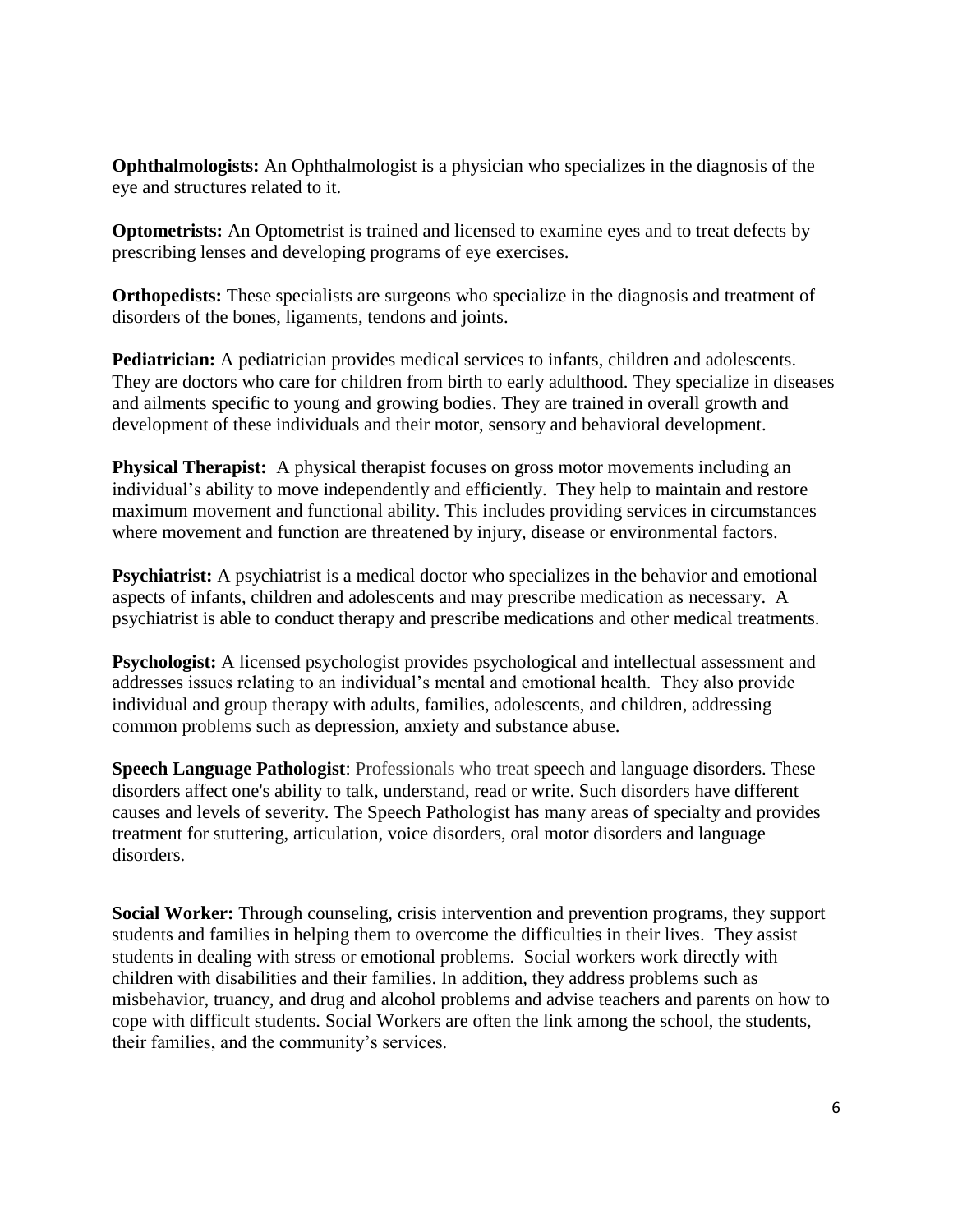**Vision Therapist**- Provides a type of therapy for the eyes and brain - a non-surgical treatment for many common visual problems such as lazy eye, crossed eyes, double vision, convergence insufficiency and some reading and learning disabilities.

#### **Professionals Within the School Setting**

The **Special Education Provider** or **Special Educator** is a qualified (meets specific criteria) individual who is providing related services or classroom based services to students classified as disabled and in need of special education. The special educator may serve in a variety of capacities such as the following:

#### **Special Education Teachers**

- Consultant Teacher Provides direct and/or indirect services to students within the general education setting.
- Resource Room Teacher Provides specially designed supplementary instruction in a small group setting. Instruction is designed for individual students as outlined in the IEP.
- Integrated Co-Teacher Works with a general education teacher in an integrated co-teaching model comprised of general education and special education students. This teacher's role is that of a learning strategist who is responsible for the delivery of program services, accommodations and modifications based on the individual needs of the students.
- Special Class Teacher Provides specially designed instruction in core content areas as well as skill areas in small instructional groups (ranging from 15 students to 6 students).

#### **Related Service Providers**

- **Counselors** provide school based counseling. These may be school psychologists or social workers. School Counselors provide counseling, crisis intervention, and address difficult behaviors in order to support a child in meeting their full academic and social-emotional potential.
- **Speech Pathologist/Therapist** provides school based speech and language therapy within the school setting. School based services are provided to students whose speech-language disorder negatively impacts his or her involvement and progress in the general education curriculum.
- **Occupational Therapists and Physical Therapists** provide school based therapies within the school setting. The school-based OT and PT evaluate and improve a student's ability to perform tasks in school and move safely throughout the school environment.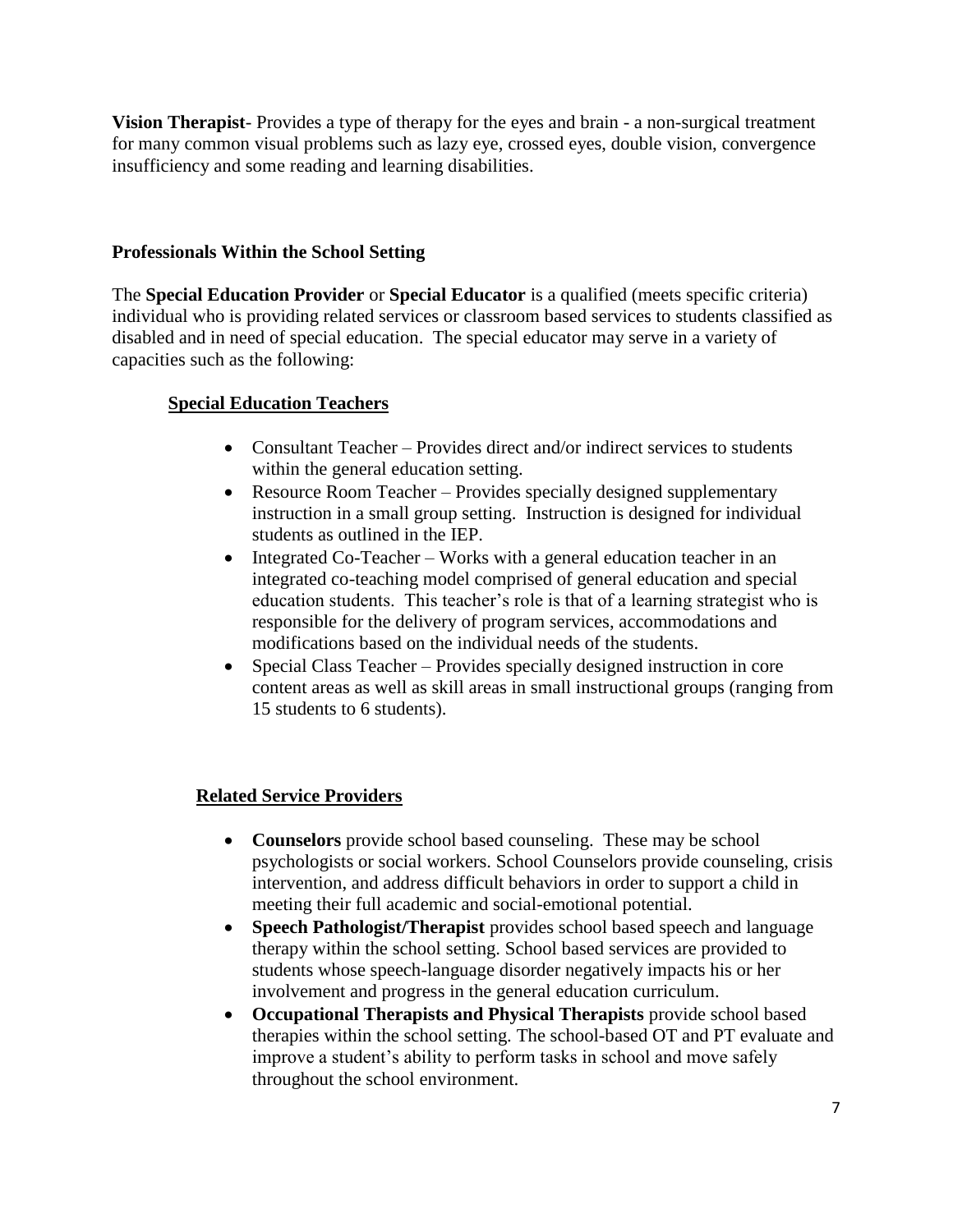Other qualified professionals provide services such as special instruction for students who are blind/visually impaired; special instruction for students who are deaf/hearing impaired; behavior intervention support and any other services recommended by the CSE based on the individual needs of the student.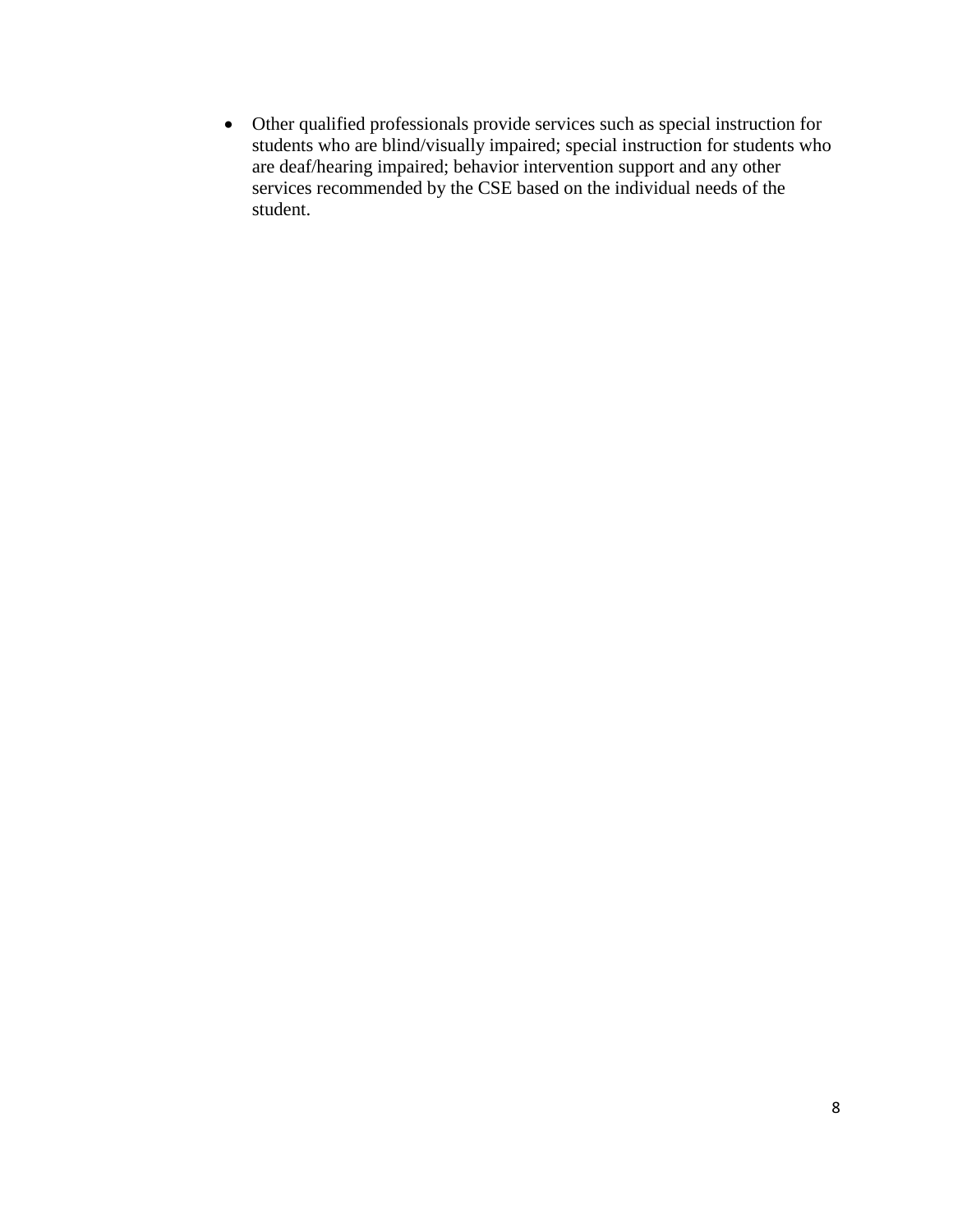### **The Transition from the Preschool Special Education Services (CPSE) to School Based Special Education Services (CSE)**

**Committee on Special Education** (**CSE**) and **Committee on Preschool Special Education (CPSE)** means a multidisciplinary team established in accordance with the provisions of Education Law. The committee may include the following: the parent or guardian, general education teacher, special education teacher, school psychologist, a representative of the school district (CSE chairperson) who is qualified to provide or administer or supervise special education and is knowledgeable about availability of resources of the school, a school physician (upon request), an additional parent of a student with a disability, residing in the school district or a neighboring school district (student's parent may refuse this participant), other persons having knowledge or special expertise regarding the student as the school district or the parents request, the student (if appropriate).

Not all children who receive special education services in preschool qualify for, or are referred to, the Committee on Special Education (CSE) for school based services. However, there are times that children may need to continue to receive special education services once they enter kindergarten. The following is what to typically expect during the transition from preschool – school aged special education services:

- 1) There will be a CPSE annual review near the end of the preschool year prior to kindergarten for each preschooler with a disability. This meeting will include a representative from Suffolk County, the CPSE chairperson and a representative from special education (e.g. the CSE chairperson.)
- 2) At the annual review, the child's progress over the course of the year and any updated testing results will be reviewed. There will be the opportunity for input from all team members, including parents, on the child's progress, strengths and needs.
- 3) At the end of the annual review meeting, the decision will be made to either declassify the student from preschool services or refer the child to the CSE to discuss eligibility for school based services. Often times, if the child is referred to the CSE this meeting will take place immediately following the annual review.
- 4) During the CSE portion of the meeting, to be found eligible as a school aged student with a disability in need of special education services, the student must first be assigned a special education classification. Prior to entering kindergarten, all students, regardless of needs, disabilities or diagnoses are designated a "preschooler with a disability." Upon entering school aged services, however, the student must be found eligible for 1 of the 13 special education classifications to receive services (See Page 11 for description of the 13 classifications). Some of these classifications require medical diagnoses to be given prior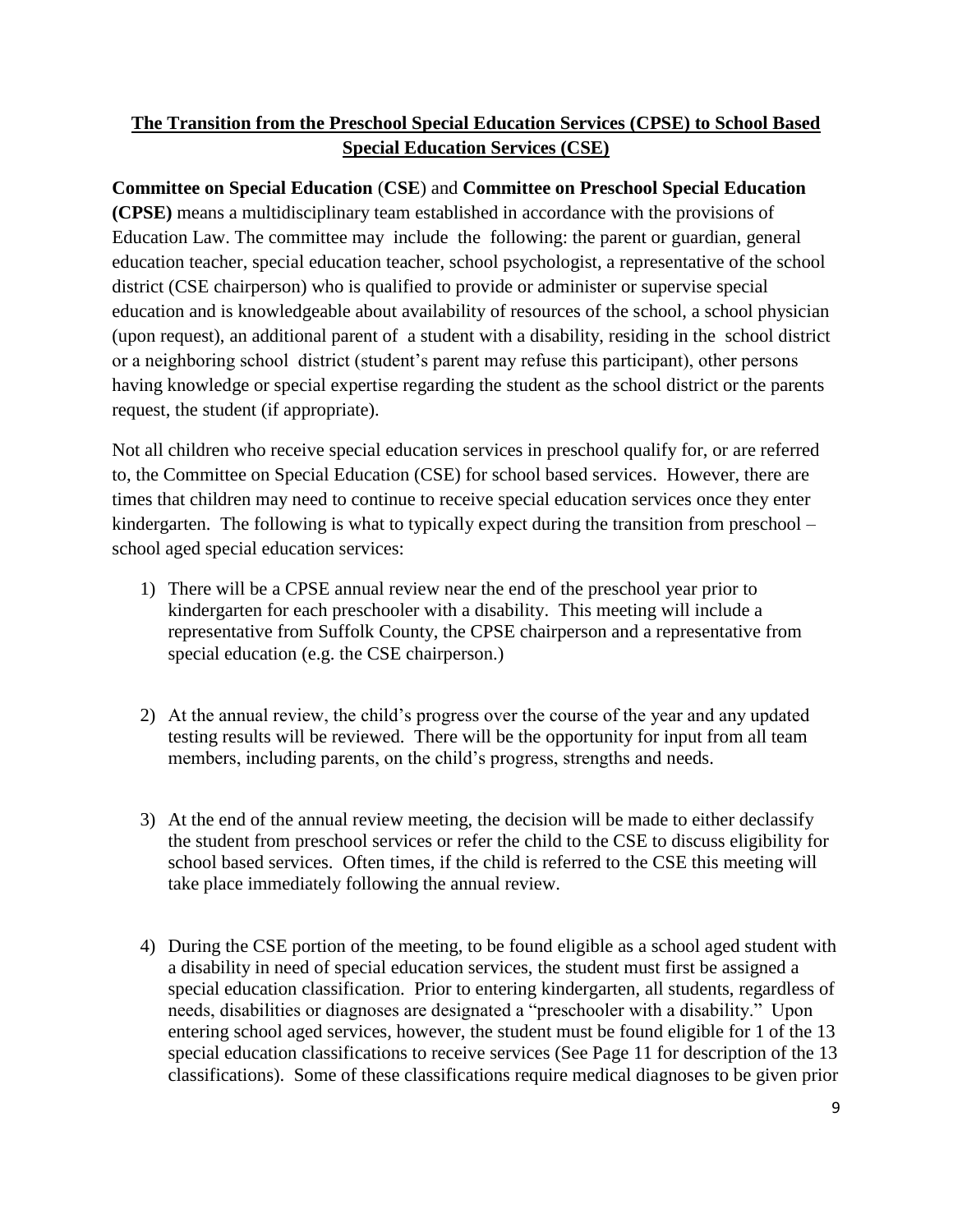to the meeting (e.g. Other Health Impaired, Orthopedic Impairment, Autism). Others classifications require evidence of below average functioning as compared to same aged peers, that impacts school functioning or learning (e.g. Speech/ Language Impairment, Specific Learning Disability). This is often determined by performance on standardized test batteries.

- 5) This classification helps the child's teacher to get a picture of a child, understand their unique needs and plan for their special education program. It does not, on its own, guide the special education services provided. Children receive what they need on an individual basis and based on current levels of functioning. They do not receive more or less services depending on the special education classification they receive. Each child's needs are carefully reviewed and the CSE recommends services based on the individual needs of that child.
- 6) After a classification is made, the team and parents will discuss the special education services. This includes the need for a special education program (e.g. an Integrated Co-Teaching classroom, small class program, or resource room) and/or the need for related services (e.g. Occupational Therapy, Physical Therapy, Speech Services, Counseling for students who have hearing or vision impairments, etc).
	- a. There are some services that are not available through school aged special education, such as SEIT services, which is only a preschool service. Children are provided with special education services according to their individual needs, and not based on what classification they receive.
- 7) After this process is completed, goals will be written related to the needs and services and levels of functioning will be recorded on the Individual Education Plan (IEP).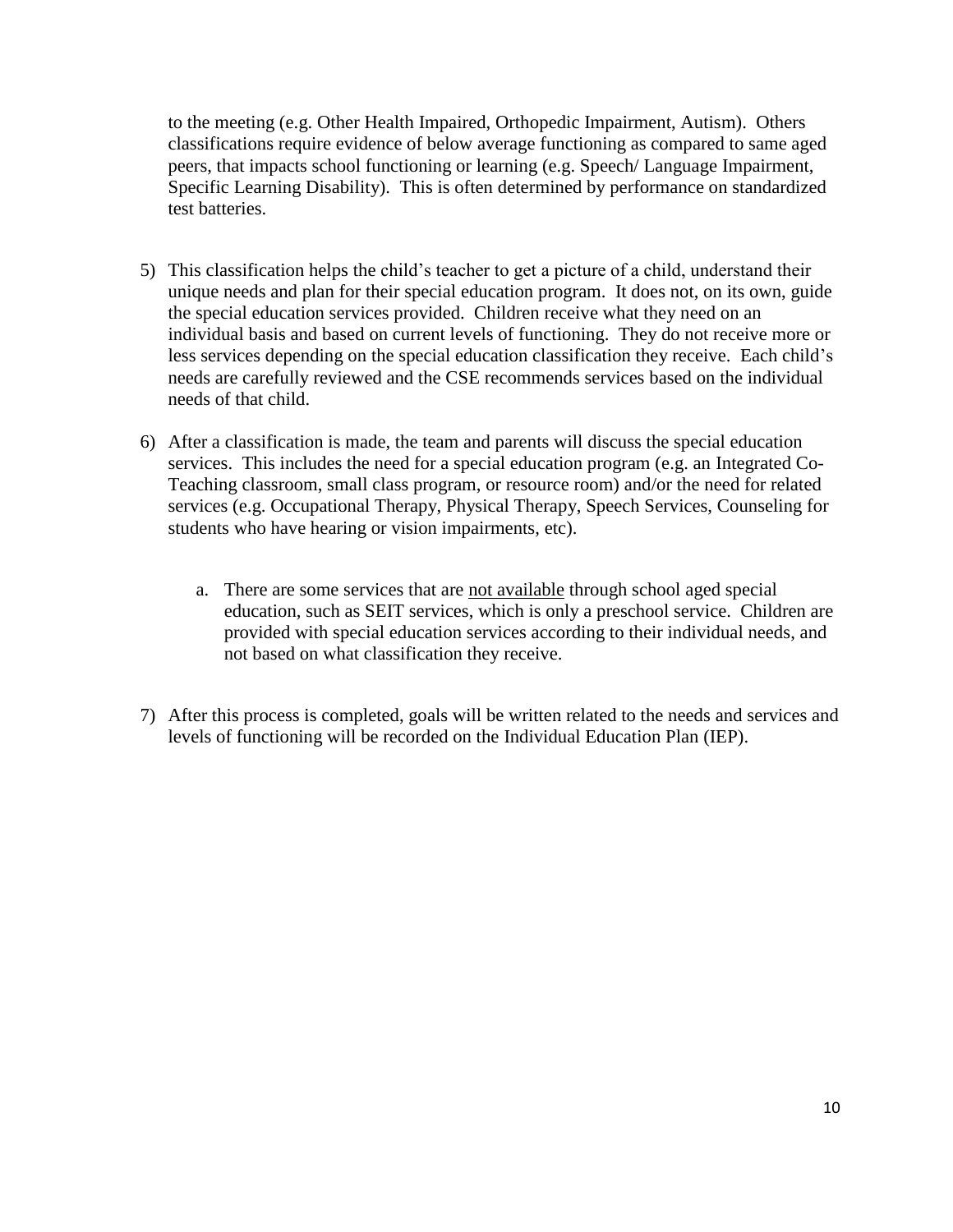#### **Initial Referral for Special Education Eligibility for School Aged Child (K-12)**

When a child is not making adequate progress meeting grade level standards, despite intervention services, the child may be referred for a full special education evaluation. This is done when a child is suspected of having a disability (e.g. a learning disability, speech language impairments, other health impairment, etc) that is impacting their ability to succeed within the general education environment. The typical process is as follows:

- 1) A referral to the Committee on Special Education (CSE) for a special education evaluation is typically made by either the child's parent or a designee of the school district such as the Instructional Support Team.
- 2) This referral request must be put in writing to the special education chairperson or building administrator of the school the child attends. The child's parent then comes in to school for a meeting to sign consent to evaluate the student to determine if the student needs special education services and program.
- 3) Once this written request and consent is received, the child must be evaluated and a CSE meeting to determine eligibility must be held within 60 calendar days. This includes weekends and school holidays.
- 4) Over the course of the 60 calendar days, several different evaluations are completed (see components of a comprehensive evaluation on page 14), depending on the referral concerns. The child is evaluated during the school day, by the school based team, which will include a special education teacher and school psychologist, and may include a speech/ language pathologist, occupational therapist and physical therapist. To the greatest extent possible, the testing team attempts to minimize the impact on the educational environment by carefully scheduling testing times with the student's teacher(s).
- 5) Near the end of the 60 calendar days, the parent is invited in to school to review the testing results with the evaluation team. During this meeting, each professional will explain their results and the parent will provide additional feedback regarding test findings.
- 6) Lastly, a CSE meeting will be held which includes the child's parent, the diagnostic team, (including the child's general education teacher) and a district special education administrator. There will also be a parent member present, who is a parent of a child within the district who has a child with a disability receiving special education services. Parents may also invite other persons relevant to the case.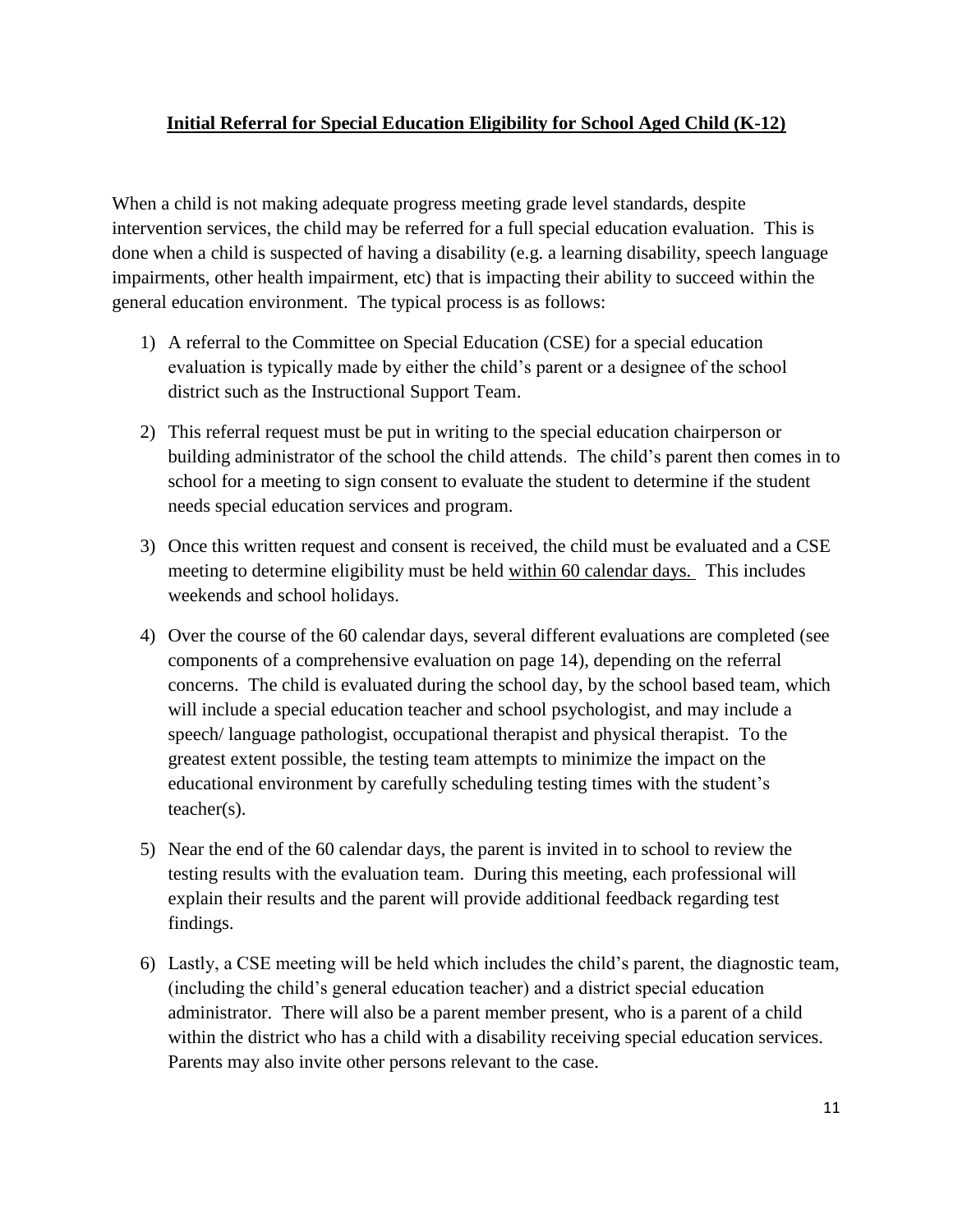7) At the CSE, testing results will again be reviewed and a determination will be made regarding whether the child meets the state and federal definition of a "**student with a disability**" and if so, which special education programs and services are required for the individual child to be able to learn successfully (Special Education Programs and Related Services: See Page 13).

According to Part 200 of the NYS Regulations of the Commissioner of Special Education: *Student with a disability means a student with a disability, who has not attained the age of 21 prior to September 1st and who is entitled to attend public schools and who, because of mental, physical or emotional reasons, has been identified as having a disability and who requires special services and programs approved by the department.*

The following is a description of the 13 special education classifications that are given when a child is found eligible to be a student with a disability. The classification that best describes the child is chosen by the CSE team and parents, and each child only gets ones classification.

*(1) Autism means a developmental disability significantly affecting verbal and nonverbal communication and social interaction, generally evident before age 3, that adversely affects a student's educational performance. Other characteristics often associated with autism are engagement in repetitive activities and stereotyped movements, resistance to environmental change or change in daily routines, and unusual responses to sensory experiences. The term does not apply if a student's educational performance is adversely affected primarily because the student has an emotional disturbance.*

*(2) Deafness means a hearing impairment that is so severe that the student is impaired in processing linguistic information through hearing, with or without amplification, that adversely affects a student's educational performance.* 

*(3) Deaf-blindness means concomitant hearing and visual impairments, the combination of which causes such severe communication and other developmental and educational needs that they cannot be accommodated in special education programs solely for students with deafness or students with blindness.* 

*(4) Emotional disturbance means a condition exhibiting one or more of the following characteristics over a long period of time and to a marked degree that adversely affects a student's educational performance:* 

*(i) an inability to learn that cannot be explained by intellectual, sensory, or health factors.* 

*(ii) an inability to build or maintain satisfactory interpersonal relationships with peers and teachers;*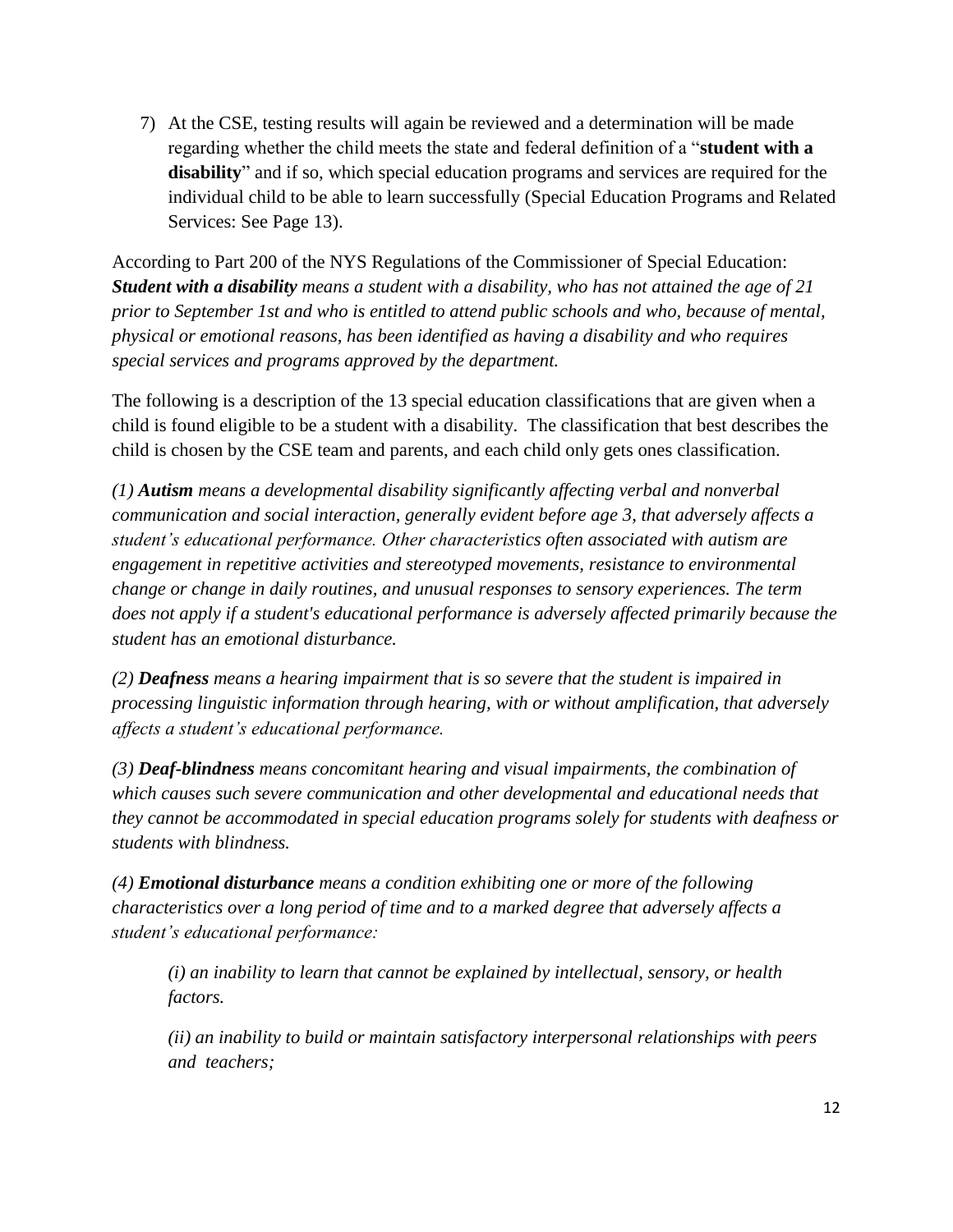*(iii) inappropriate types of behavior or feelings under normal circumstances;* 

*(iv) a generally pervasive mood of unhappiness or depression; or* 

*(v) a tendency to develop physical symptoms or fears associated with personal or school problems. The term includes schizophrenia. The term does not apply to students who are socially maladjusted, unless it is determined that they have an emotional disturbance.* 

*(5) Hearing impairment means an impairment in hearing, whether permanent or fluctuating, that adversely affects the child's educational performance but that is not included under the definition of deafness in this section.* 

*(6) Learning disability means a disorder in one or more of the basic psychological processes involved in understanding or in using language, spoken or written, which manifests itself in an imperfect ability to listen, think, speak, read, write, spell, or to do mathematical calculations. The term includes such conditions as perceptual disabilities, brain injury, minimal brain dysfunction, dyslexia and developmental aphasia. The term does not include learning problems that are primarily the result of visual, hearing or motor disabilities, of mental retardation, of emotional disturbance, or of environmental, cultural or economic disadvantage.* 

*(7) Intellectual Disability (formerly Mental Retardation) means significantly subaverage general intellectual functioning, existing concurrently with deficits in adaptive behavior and manifested during the developmental period, that adversely affects a student's educational performance.* 

*(8) Multiple disabilities means concomitant impairments (such as mental retardation-blindness, mental retardation-orthopedic impairment, etc.), the combination of which cause such severe educational needs that they cannot be accommodated in a special education program solely for one of the impairments. The term does not include deaf-blindness.* 

*(9) Orthopedic impairment means a severe orthopedic impairment that adversely affects a student's educational performance. The term includes impairments caused by congenital anomaly (e.g., clubfoot, absence of some member, etc.), impairments caused by disease (e.g., poliomyelitis, bone tuberculosis, etc.), and impairments from other causes (e.g., cerebral palsy, amputation, and fractures or burns which cause contractures).* 

*(10) Other health-impairment means having limited strength, vitality or alertness, including a heightened alertness to environmental stimuli, that results in limited alertness with respect to the educational environment, that is due to chronic or acute health problems, including but not limited to a heart condition, tuberculosis, rheumatic fever, nephritis, asthma, sickle cell anemia,*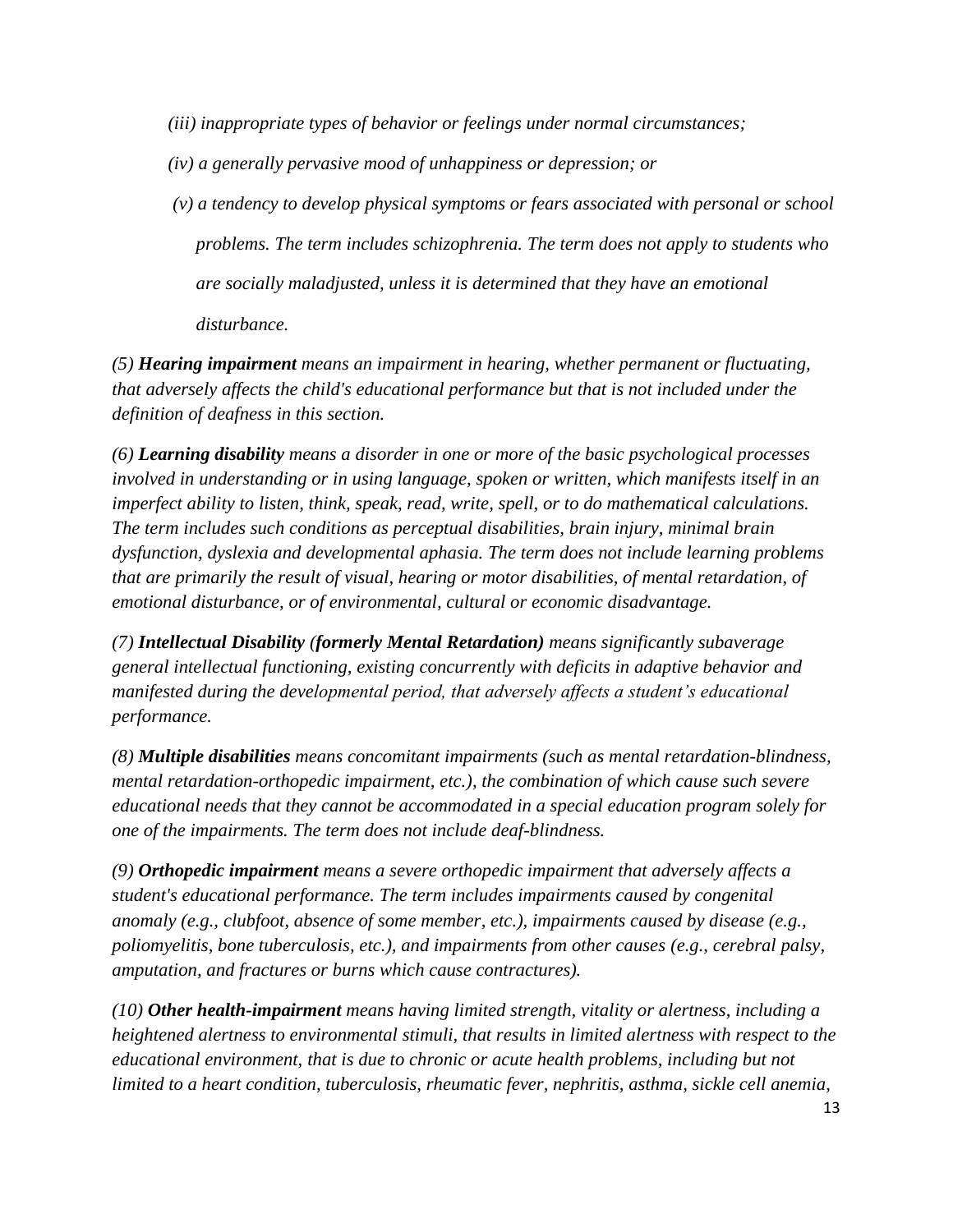*hemophilia, epilepsy, lead poisoning, leukemia, diabetes, attention deficit disorder or attention deficit hyperactivity disorder or Tourette syndrome, which adversely affects a student's educational performance.* 

*(11) Speech or language impairment means a communication disorder, such as stuttering, impaired articulation, a language impairment or a voice impairment, that adversely affects a student's educational performance.* 

*(12) Traumatic brain injury means an acquired injury to the brain caused by an external physical force or by certain medical conditions such as stroke, encephalitis, aneurysm, anoxia or brain tumors with resulting impairments that adversely affect educational performance. The term includes open or closed head injuries or brain injuries from certain medical conditions resulting in mild, moderate or severe impairments in one or more areas, including cognition, language, memory, attention, reasoning, abstract thinking, judgment, problem solving, sensory, perceptual and motor abilities, psychosocial behavior, physical functions, information processing, and speech. The term does not include injuries that are congenital or caused by birth trauma.* 

*(13) Visual impairment including blindness means an impairment in vision that, even with correction, adversely affects a student's educational performance. The term includes both partial sight and blindness.*

All information regarding the child's levels of functioning, educational classification, strengths and weaknesses, and education needs will be recorded in an **Individualized Education Plan (IEP**) which is developed by the evaluation team and the child's parent.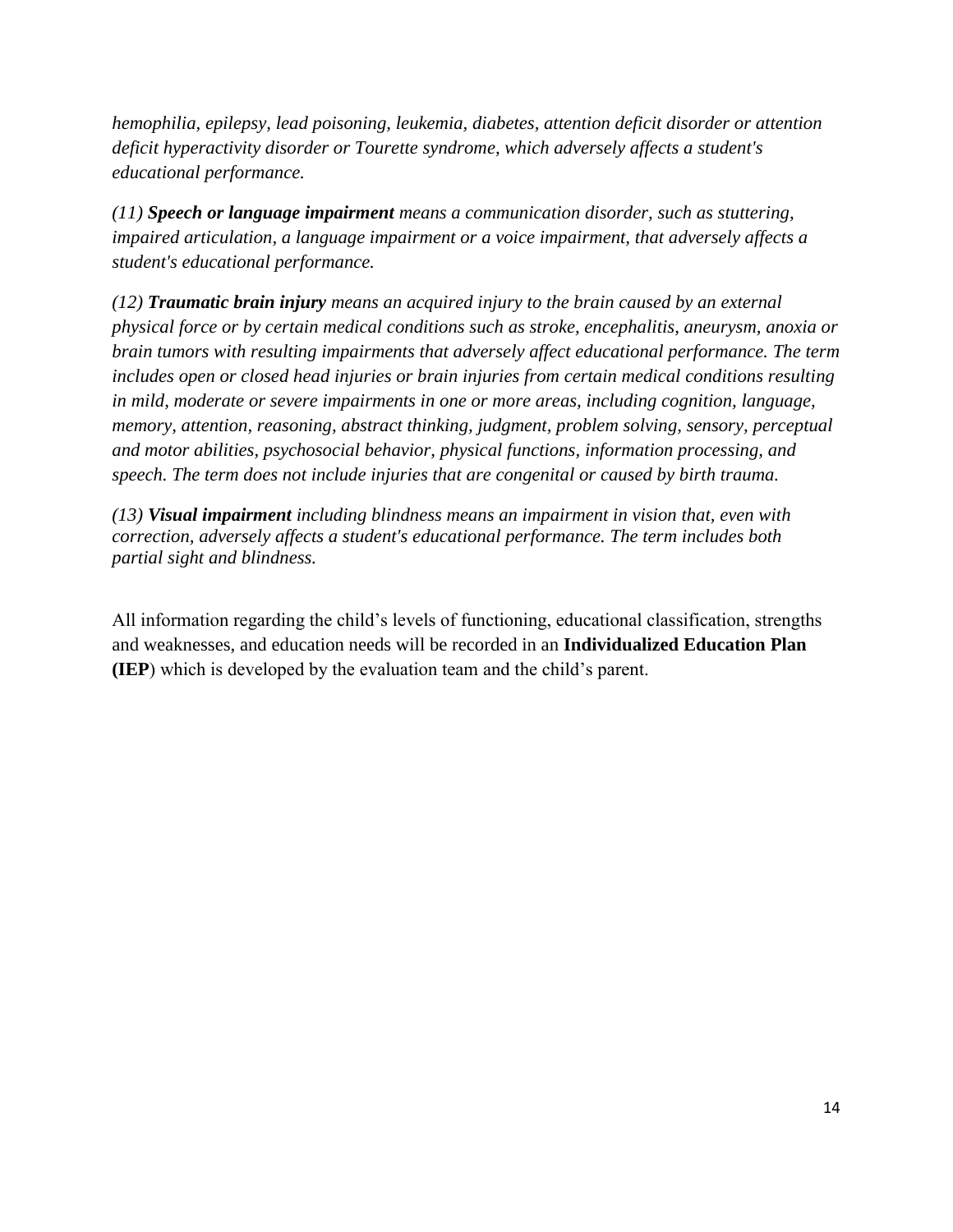## **COMPONENTS OF A COMPREHENSIVE EVALUATION**

| <b>Type of Evaluation:</b>                                          | <b>To Obtain Information About:</b>                                                                                                                                                   | <b>Often Conducted</b><br>By:                                                                                           |
|---------------------------------------------------------------------|---------------------------------------------------------------------------------------------------------------------------------------------------------------------------------------|-------------------------------------------------------------------------------------------------------------------------|
| Physical Examination                                                | Sight, hearing, physical development, medical<br>needs, physical and health factors which affect<br>school progress                                                                   | Child's physician<br>and on file at<br>school; school<br>physician                                                      |
| Individual Psycho-<br><b>Educational Evaluation</b>                 | Cognitive Processing, learning strengths and<br>weaknesses, instructional needs, social<br>interactions and relationships                                                             | School<br>Psychologist                                                                                                  |
| <b>Social History</b>                                               | Social development, current social interactions;<br>factors within home, school and community<br>which may contribute to student's difficulties                                       | School social<br>worker; school<br>psychologist                                                                         |
| Observation in the<br>Classroom                                     | Performance in the current educational setting;<br>relationship to teachers and other students,<br>learning styles, attention span                                                    | School<br>psychologist; other<br>members of the<br>school based team<br>as appropriate                                  |
| <b>Appropriate Education</b><br>Evaluations                         | Educational achievement, learning strengths<br>and weaknesses; vocational and academic<br>needs                                                                                       | Teacher; reading<br>specialist; guidance<br>counselor;<br>educational<br>evaluator; school<br>psychologist              |
| Assessments in all<br>areas relating to the<br>suspected disability | A specific disability related to health, vision,<br>hearing; social-emotional development,<br>cognitive processing, communication skills,<br>motor abilities and academic performance | Speech therapist;<br>school psychologist<br>or other specialist<br>with knowledge in<br>area of suspected<br>disability |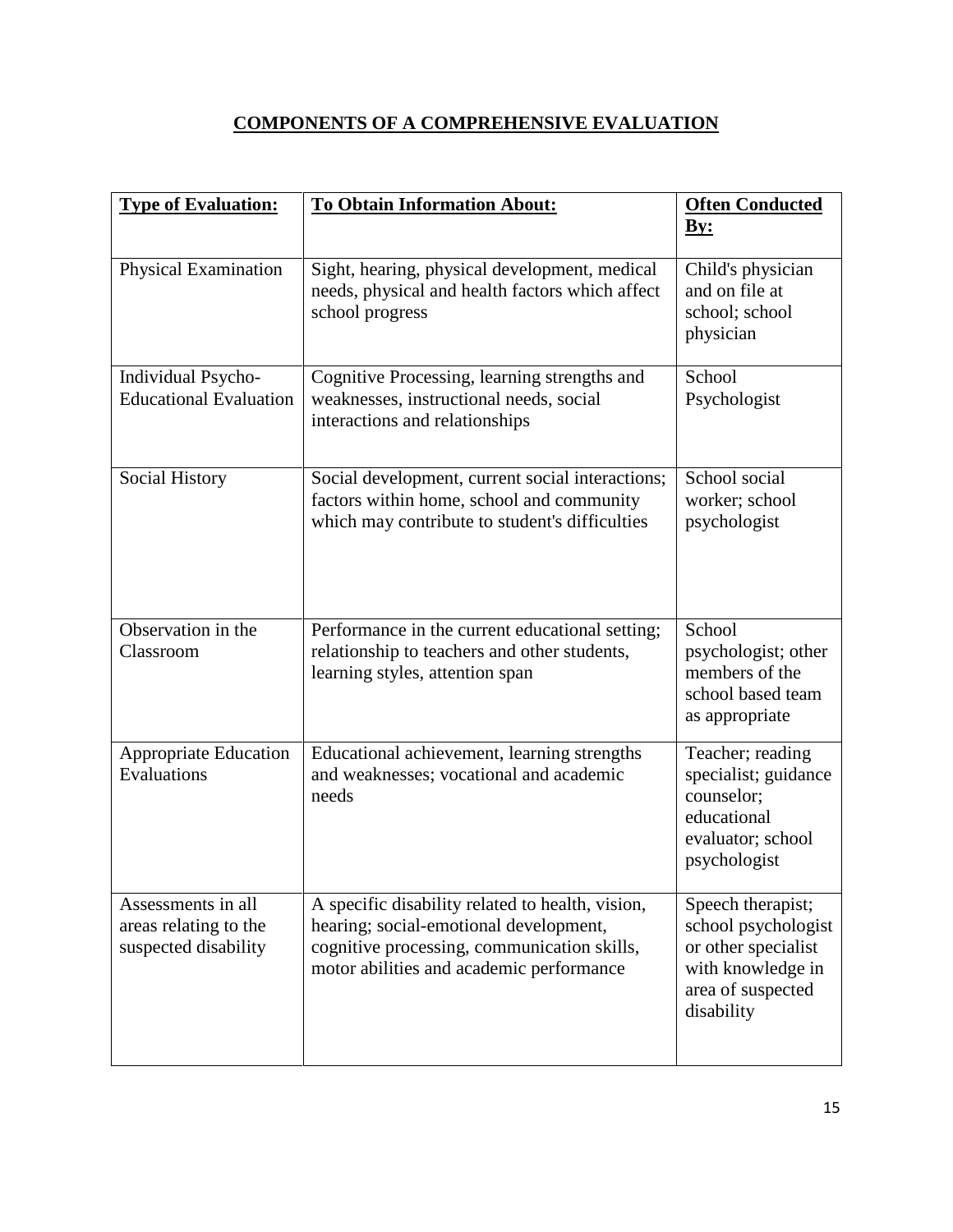#### **Description of Special Education Programs and Services**

The following are special education programs that a student with a disability may be found eligible for or in need of to successfully learn. They are presented in order of least to most restrictive:

**Related Services** only: In addition to their general education program students participate in one or more of the developmental, corrective or other supportive services as is required to assist a student with a disability. Services may include; Speech/Language Therapy, Occupational Therapy, Physical Therapy and Counseling.

**Consultant Teacher Services:** Consultant teacher services are defined as direct and/or indirect services provided to a school-aged student with a disability who attends general education classes, including career and technical education classes, and/or to such student's general education teachers.

**Resource Room**: Students participate in a special education program for students with disabilities who are in need of specialized supplementary instruction in an individual or small group setting for a portion (no more than 50%) of the school day. Typically includes consultation and collaboration between classroom teacher and resource room teacher.

**Special Class**: A class consisting of students with disabilities that provides specially designed instruction in the core content areas and skill areas. This class provides small group and/or individual instruction separate from the general education setting. Students are grouped according to academic and social/emotional functioning levels and management needs. Classes may be ungraded but the students do not have more that a thirty-six (36) month age range. Classes are indentified (named) according to the student/staff ratio, such as 12:1 (twelve students with one teacher) or 8:1:2 (eight students with one teacher and two teaching assistants). In Commack, class sizes currently range from 15:1 to 6:1:2.

**Special Class Integrated Co-Teaching**: A class containing the typical number of students. Of those students a portion (no more than 12 students) have an IEP. The class is taught by a general education teacher with co-teaching by a special educator.

**Home and Hospital Instruction**: Students with disabilities who are recommended for home and/or hospital instruction by the committee on special education shall be provided instruction and appropriate related services as determined by the committee on special education in consideration of the student's unique needs. Home and hospital instruction shall only be recommended if the child's needs cannot be met in a lesser restrictive environment.

**BOCES**: Boards of Cooperative Educational Services; administer many special education programs. These programs include alternative school placement. The committee on special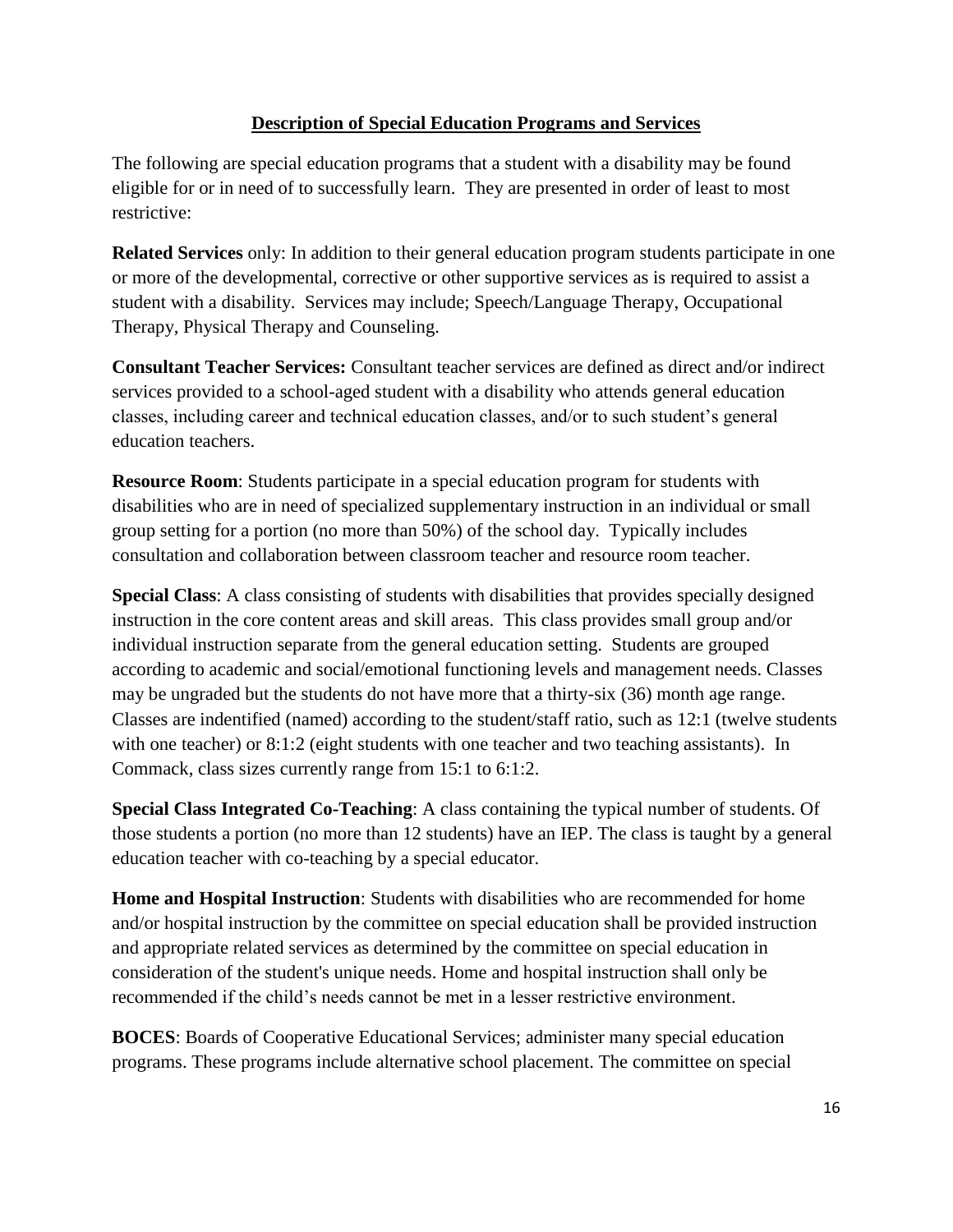education has determined that the student has a disability or combination of disabilities, and has further determined that the nature or severity of the student's disability is such that appropriate school district facilities for instruction are not available or appropriate to meet the student's need.

**Private (Non-BOCES) Schools**: The committee on special education has certified that the student has a disability or combination of disabilities, and has further documented that the nature or severity of the student's disability is such that appropriate public facilities for instruction are not available. Therefore a private school placement is appropriate.

**Residential Placement:** The committee on special education has certified that the student has a disability or combination of disabilities, and has further documented that the nature or severity of the student's disability is such that appropriate public facilities for instruction are not available. Therefore a residential placement is appropriate. A Residential Placement differs from a Private School because the students resides and attends school here.